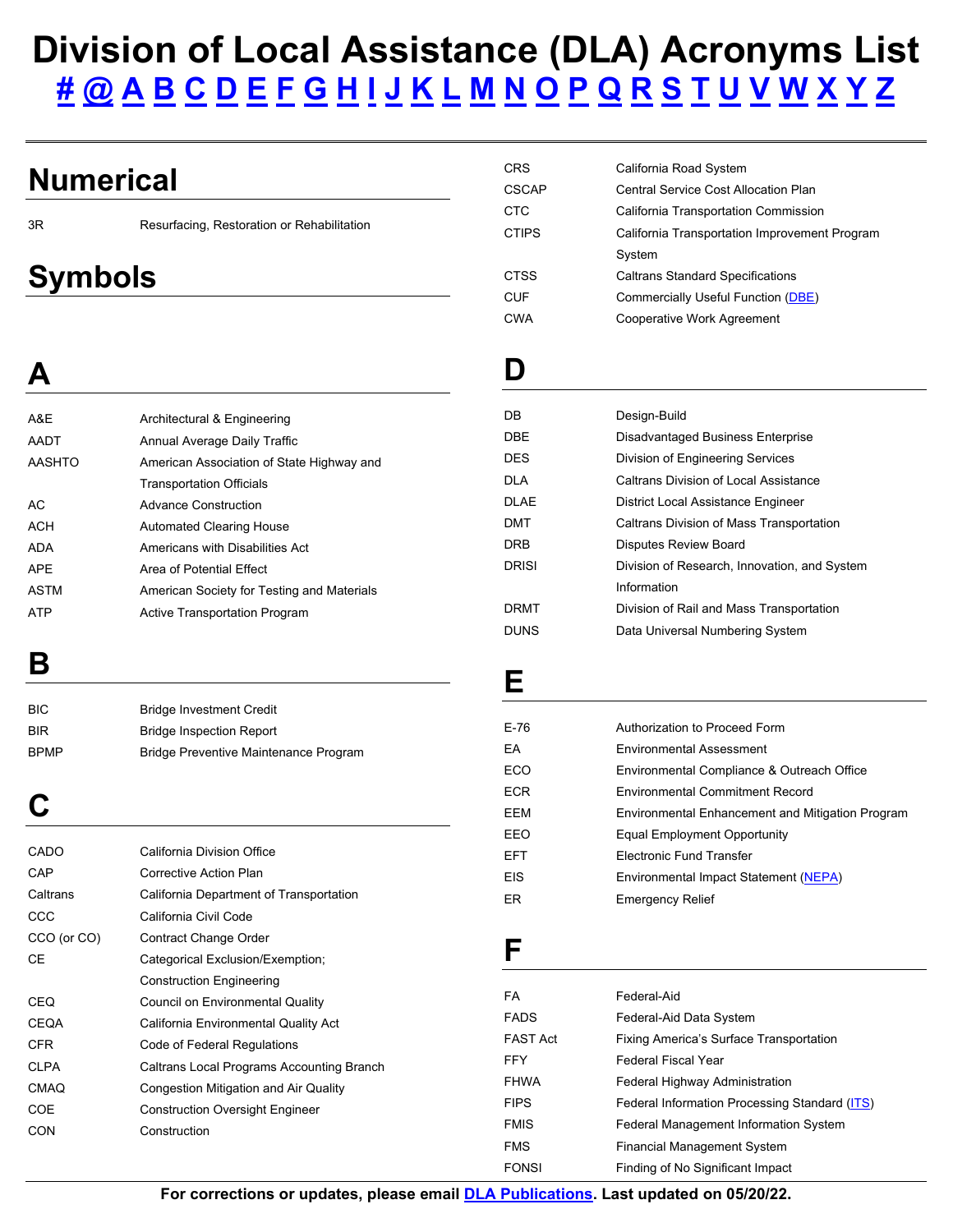# **Division of Local Assistance (DLA) Acronyms List** [#](#page-0-0) [@](#page-0-1) [A](#page-0-1) [B](#page-0-2) [C](#page-0-3) [D](#page-0-4) [E](#page-0-5) [F](#page-0-6) [G](#page-1-0) [H](#page-1-1) [I](#page-1-2) [J](#page-1-3) [K](#page-1-4) [L](#page-1-5) [M](#page-1-6) [N](#page-1-7) [O](#page-1-8) [P](#page-1-9) [Q](#page-2-0) [R](#page-2-1) [S](#page-2-2) [T](#page-2-3) [U](#page-2-4) [V](#page-2-5) [W](#page-2-6) [X](#page-2-7) [Y](#page-2-8) Z

<span id="page-1-0"></span>

| <b>FPN</b>   | Federal Project Number                       | <b>LOS</b>    | Level of Service                                  |
|--------------|----------------------------------------------|---------------|---------------------------------------------------|
| <b>FSTIP</b> | Federal Statewide Transportation Improvement | <b>LPA</b>    | Local Public Agency                               |
|              | Program                                      | <b>LPP</b>    | Local Programs Procedures;                        |
| <b>FTA</b>   | <b>Federal Transit Administration</b>        |               | Local Partnership Program                         |
| <b>FTIP</b>  | Federal Transportation Improvement Program   | LRH           | Last Resort Housing                               |
|              |                                              | <b>LSSRP</b>  | Local Seismic Safety Retrofit Program             |
| G            |                                              | Μ             |                                                   |
| <b>GFE</b>   | Good Faith Effort                            |               |                                                   |
|              |                                              | <b>MA</b>     | <b>Master Agreement</b>                           |
|              |                                              | <b>MAP-21</b> | Moving Ahead for Progress in the 21st Century Act |
|              |                                              | <b>METS</b>   | Materials Engineering and Testing Services        |
|              |                                              | <b>MOP</b>    | Method of Payment                                 |
| <b>HBP</b>   | Highway Bridge Program                       | <b>MPO</b>    | Metropolitan Planning Organization                |
| <b>HCM</b>   | <b>Highway Capacity Manual</b>               | <b>MTC</b>    | Metropolitan Transportation Commission            |
| HOV          | <b>High Occupancy Vehicle</b>                | <b>MUTCD</b>  | Manual of Uniform Traffic Control Devices         |
|              |                                              |               |                                                   |

<span id="page-1-7"></span><span id="page-1-6"></span>**MUTCD** 

<span id="page-1-2"></span>

|                      |                                                                                                                                                                                                                                | <b>NACTO</b> | National Association of City Transportation Officials |
|----------------------|--------------------------------------------------------------------------------------------------------------------------------------------------------------------------------------------------------------------------------|--------------|-------------------------------------------------------|
|                      |                                                                                                                                                                                                                                | <b>NBI</b>   | National Bridge Inventory                             |
|                      |                                                                                                                                                                                                                                | <b>NBIS</b>  | National Bridge Inspection Standards                  |
| IA                   | Independent Assurance                                                                                                                                                                                                          | <b>NCHRP</b> | National Cooperative Highway Research Program         |
| <b>IAST</b>          | Independent Assurance and Sampling Testing                                                                                                                                                                                     |              |                                                       |
| <b>ICAP</b>          | Independent Cost Allocation Plan                                                                                                                                                                                               | <b>NEPA</b>  | National Environmental Policy Act (1969)              |
|                      |                                                                                                                                                                                                                                | <b>NHS</b>   | National Highway System                               |
| <b>ICRP</b>          | Independent Cost Rate Proposal                                                                                                                                                                                                 |              |                                                       |
| I/D                  | Incentive/Disincentive                                                                                                                                                                                                         | ΝI           | Non-infrastructure                                    |
|                      |                                                                                                                                                                                                                                | <b>NOI</b>   | Notice of Intent                                      |
| IΙP                  | Interregional Improvement Program                                                                                                                                                                                              | <b>NRHP</b>  |                                                       |
| $\sim$ $\sim$ $\sim$ | the discussion of the CARD control Association of the control of the control of the control of the control of the control of the control of the control of the control of the control of the control of the control of the con |              | National Register of Historic Places                  |

<span id="page-1-10"></span><span id="page-1-8"></span>

| OA         | <b>Obligation Authority</b>          |
|------------|--------------------------------------|
| OС         | <b>Over Crossing</b>                 |
| <b>OCR</b> | Office of Civil Rights               |
| 0E         | <b>Office Engineer</b>               |
| OFP        | Office of Federal Programs (HQ DLA)  |
| OFR        | Caltrans Office of Federal Resources |
| <b>OWP</b> | Overall Work Plan                    |

#### <span id="page-1-9"></span>**P**

| PA&ED       | <b>Project Approval and Environmental Document</b> |
|-------------|----------------------------------------------------|
| PCC         | <b>Portland Cement Concrete</b>                    |
| <b>PCI</b>  | <b>Paint Condition Index</b>                       |
| <b>PDPM</b> | <b>Project Development Procedures Manual</b>       |
| PF.         | <b>Preliminary Engineering</b>                     |
| PFAR        | <b>Preliminary Environmental Analysis Report</b>   |

<span id="page-1-1"></span>**ICRP IOAI** HPMS Highway Performance Monitoring System HSE Highway System Engineering HSIP Highway Safety Improvement Program Incentive/Disincentive Interregional Improvement Program<br>Independent Office of Audits and Investigations International Roughness Index **Intelligent Transportation Systems J** OA Obligation Authority **K Caltrans Office of Federal Resources** 

## <span id="page-1-5"></span><span id="page-1-4"></span>**L**

IA

 ${\sf I/D}$ **IIP** 

<span id="page-1-11"></span><span id="page-1-3"></span>**IRI ITS** 

|              |                                       | PA&ED       | Project Approval and Environmental Docum         |
|--------------|---------------------------------------|-------------|--------------------------------------------------|
| <b>LAPG</b>  | Local Assistance Program Guidelines   | <b>PCC</b>  | <b>Portland Cement Concrete</b>                  |
| LAPM         | Local Assistance Procedures Manual    | PCI         | <b>Paint Condition Index</b>                     |
| <b>LBSRP</b> | Local Bridge Seismic Retrofit Program | <b>PDPM</b> | <b>Project Development Procedures Manual</b>     |
| LEP          | <b>Limited English Proficiency</b>    | <b>PE</b>   | <b>Preliminary Engineering</b>                   |
| <b>LHS</b>   | Location Hydraulic Study              | <b>PEAR</b> | <b>Preliminary Environmental Analysis Report</b> |

 **For corrections or updates, please email [DLA](mailto:Forms.Managemet.Unit@dot.ca.gov?subject=Revise/Update:%20Acronyms%20List) [Publications.](mailto:DLAPublications@dot.ca.gov) Last updated on 05/20/22.**